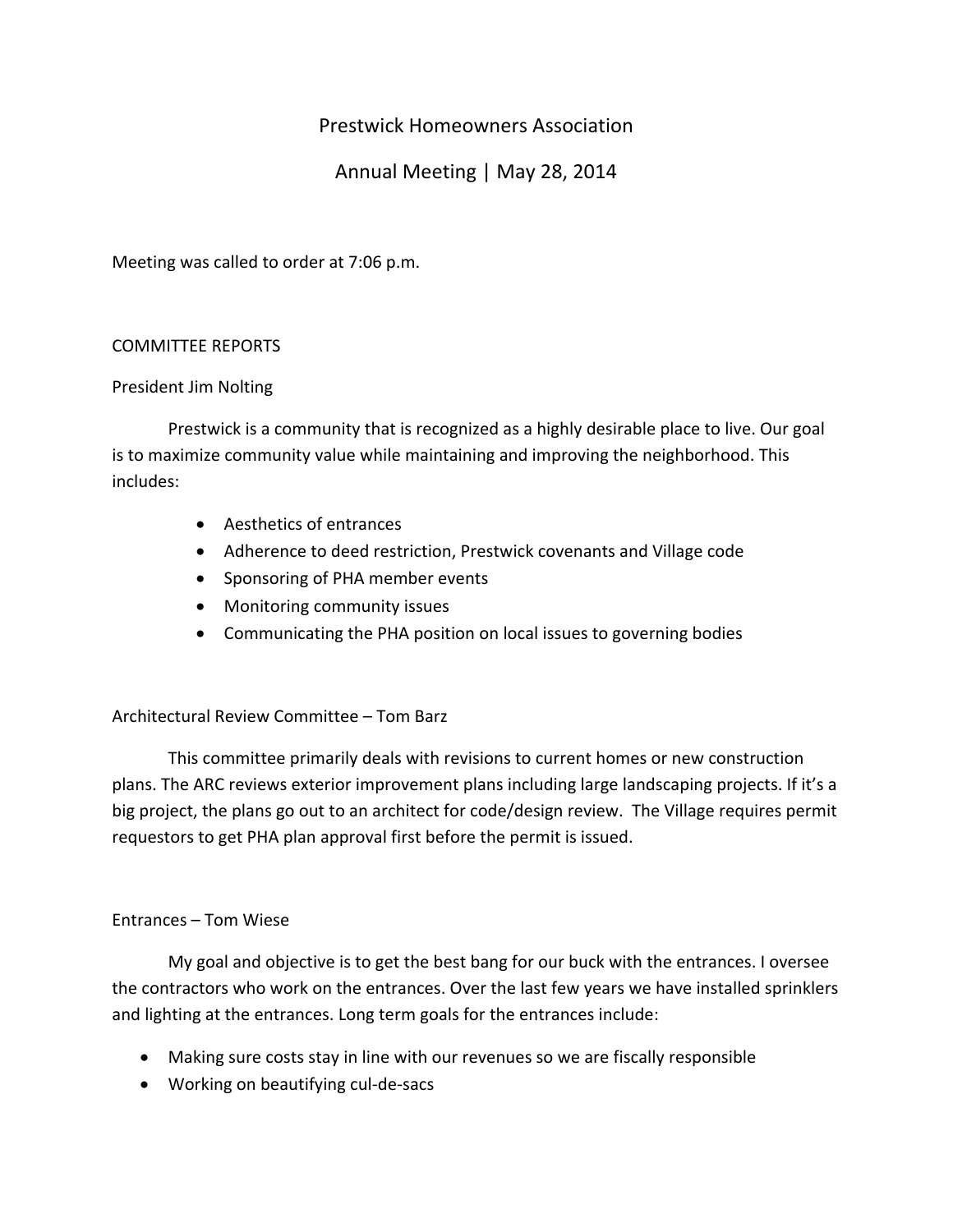• Working with Prestwick Country Club on improving the Prestwick Drive entrance

# Membership – Brandon Palmer and Judy Snider

Our goal is to increase membership in PHA. Brandon follows real estate sales closely. Brandon and Judy visit new residents and bring a welcome kit and an invitation to PHA membership. Over the past few years, they have visited 40 new homeowners.

## Code Enforcement – Marc Steinman

The goal is to keep resident properties in line with Village code and ordinances, as well as Prestwick covenants and deed restrictions. The covenants are buried in the deeds. Very few people actually bother to read their deed.

When a neighbor complains or a board member sees an issue with a property, the first step is to have a conversation with that neighbor. Usually the problem gets resolved at that stage. If not, the Village is approached as needed for additional support.

Some common code enforcement situations include:

- Cutting down a tree of a certain size…the Village requires replacement
- Lengthy storage of a commercial vehicle or RV (prohibited by Village)
- Grass not maintained at Village ordinance level
- Speeding through neighborhood
- Off road vehicles on streets
- Garbage cans in view of the street or put out early and/or not removed after pick up
- Signs of any kind in the yard

## Government Affairs – Rich Misiorowski

PHA has been involved in the following local issues, working on behalf of residents:

- Widening of Harlem including emergency access to/from Route 30 during construction
- CN safety issues impacting Prestwick residents, including train noise mitigation and validation of CN track bed integrity
- Updating Sauk Trail Dam Emergency Action Plan and validating dam integrity…a revised EAP is due out Summer 2014 from the Will County Forest Preserve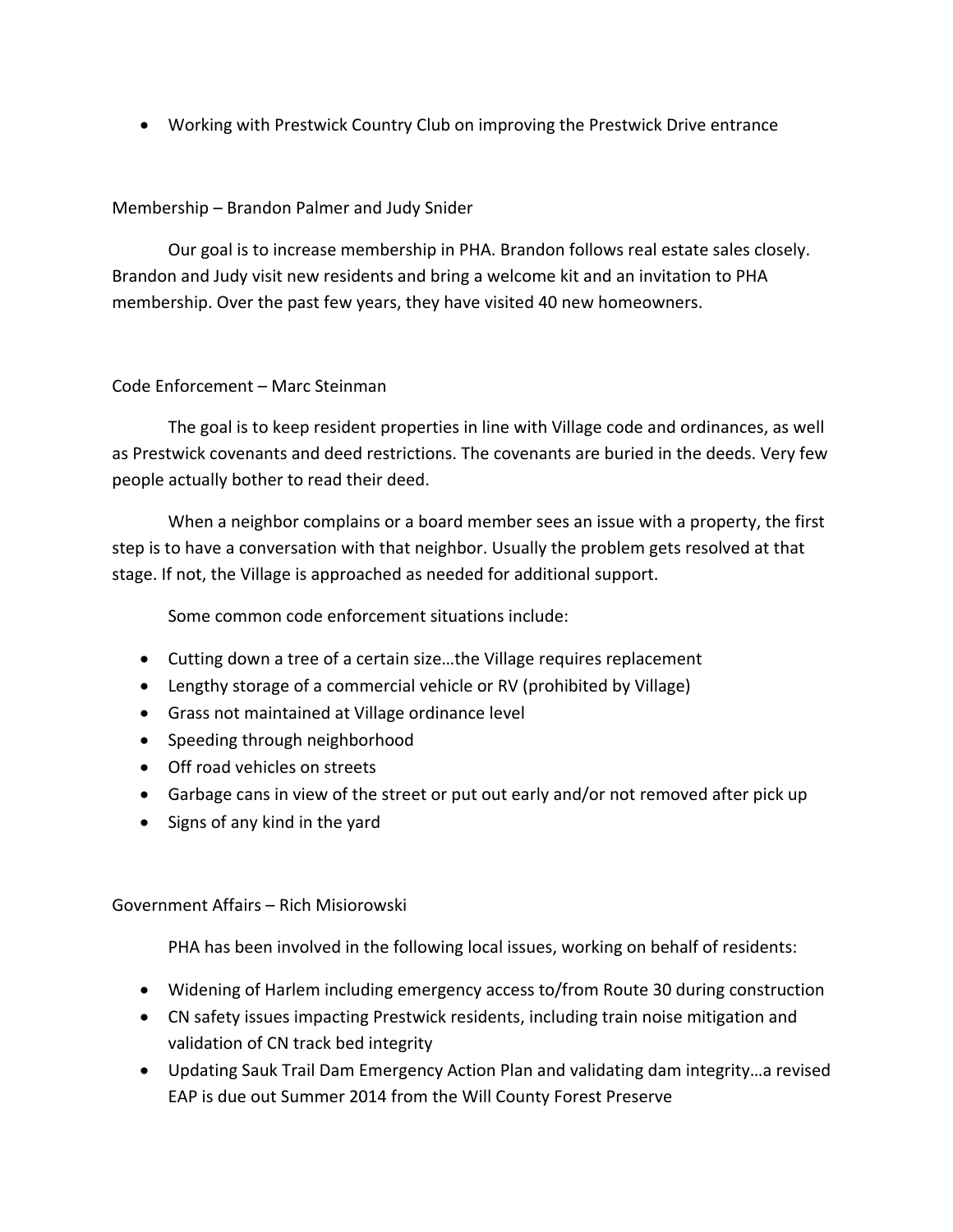- CN Train Derailment Emergency Action Plan…Frankfort Fire Department ultimately hosted a RR derailment seminar with a national expert as guest speaker
- Making residents aware of a need for a secondary egress route in case of emergency

## Treasurer – Tom Kazmierczak

The treasurer processes the dues and pays the bills. A full audit was conducted 3 years ago and everything was found to be in order.

## GUEST SPEAKER

Village of Frankfort – Mayor Holland

There are 57 homeowners associations in Frankfort. Prestwick's is the largest. The Mayor commended the board on their hard work on behalf of their residents.

The Mayor presented a variety of Village updates impacting Prestwick:

- A new water tower, 2 new wells and 2 new iron filters are being built/installed south of Prestwick. This will equalize water pressure and also increase storage capacity to meet state standards.
- The west end of Aberdeen will be repaved later in the summer.
- Harlem Avenue widening is no longer on the 5 year plan for Cook County. However, Commissioner Deborah Sims says it is still in the future plans category. Frankfort has recommended that it simply be a 3‐lane roadway and Cook County is considering that option.
- Frankfort has received a petition to annex 500 acres of land south and east of Prestwick, close to Stunkel and I‐57 where there is a planned interchange.
- The Village recently purchased 3 residential properties near the intersection of Elwood and White Streets. The 4 lots will be combined into H1 zoning.
- Route 30 landscaping The Village is maintaining the landscaping in the Village. There is an area outside Village jurisdiction which is not currently being maintained. The Village is working to get that resolved.
- The Prestwick water tower is due to be painted. The PHA should let the Village know if they have a particular painting request.
- In response to a question about vacant lots being maintained, the Mayor noted that letters are sent at the beginning of the year notifying absent owners that the grass will